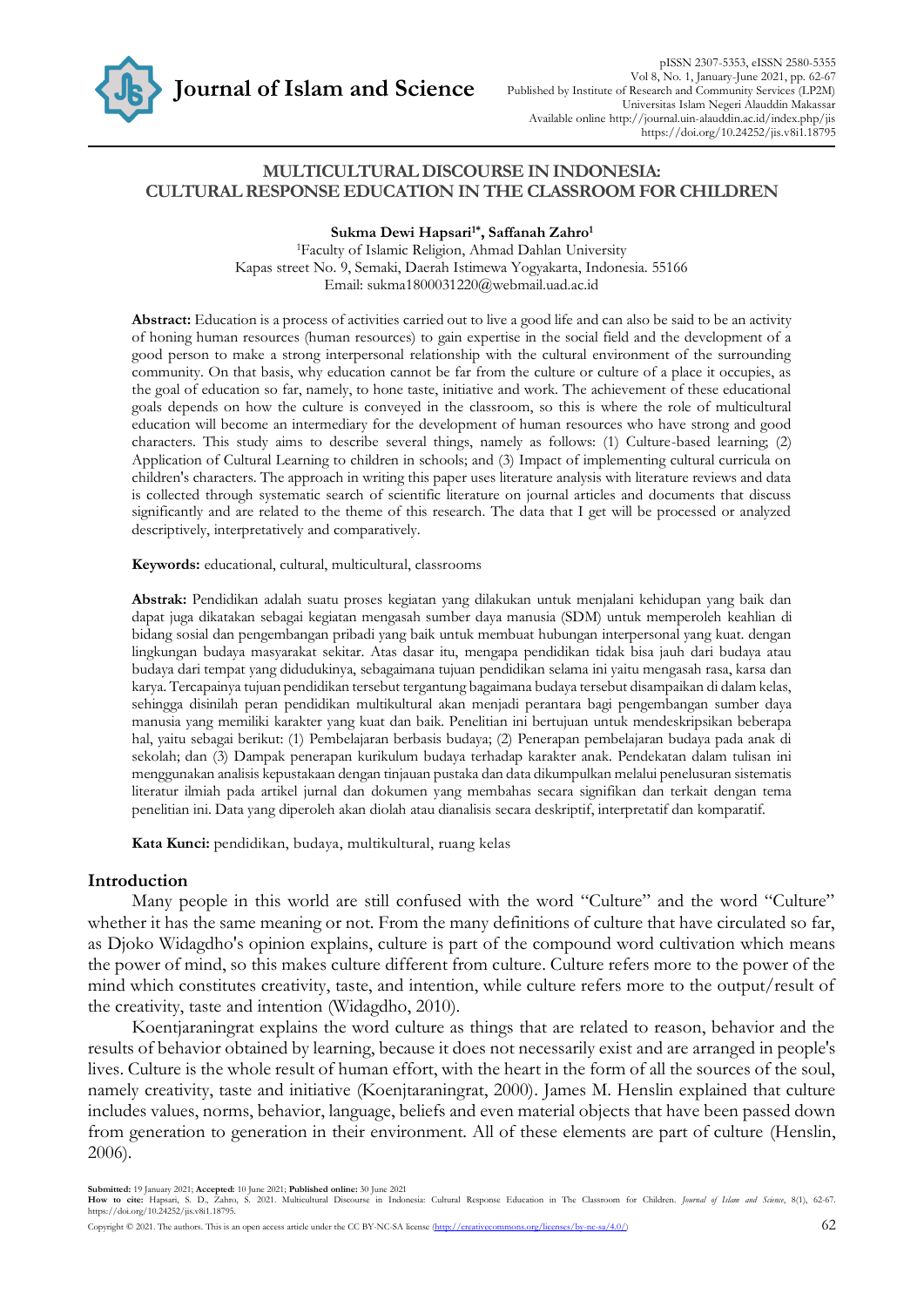Based the three expert opinions above, we researchers can draw the conclusion that culture is something that is contained in the human mind, while culture is the result of the thinking of human reason, namely creativity, taste and intention which are arranged and arranged in the life of the local community. We as researchers agree with Henslin's idea of mentioning cultural elements which are all included in the process of teaching and learning activities in the classroom. Cultural forms are classified as follows: a) Ideas, values, norms, and so on; b) Activities and actions that have a pattern; and c) Objects made by humans. Cultural elements are as follows: a) Religious; b) Community organization; c) Knowledge; d) Technology systems and equipment; e)Language; f) Art (Koenjtaraningrat, 2000).

The geographical condition of Indonesia is that there are so many islands which, if added up to sixteen thousand or more, are certainly occupied by human groups and eventually make a society that has a culture. If each island has a culture, then making Indonesia a nation with a variety of cultures or often called a multicultural nation. Multiculturalism is a range of understandings and values from the culture gathered in a society. Everyone is required to respect and appreciate each other or it can be called tolerance with the existing culture in society, so that culture can be accepted by anyone without differentiating from one another.

Multiculturalism education has a very, very strong influence on the Indonesian people, especially to strengthen the Republic of Indonesia. Based on the explanation above, there are three problem formulations as follows: (a) Culture-based learning; (b) The application of cultural learning to children in the classroom; and (c) The impact of implementing a cultural curriculum on children's character.

This paper aims to describe how culture-based learning and its application in the classroom involving teachers as educators and students as learners, and the impact that occurs. Thus, this paper can provide information that occurs in the course of learning in the classroom.

### **Materials and Methods**

This research is a literature analysis with literature review. Data collection was carried out through systematic search of scientific literature on journal articles and documents that discuss significantly and are related to "Cultural Education in Classrooms for Children." The context that is the object of this research is a case study in Indonesia, so the data elaborated is closely related to how multicultural education can be analyzed in depth. Furthermore, after the data collection and analysis process has been carried out, the researcher provides a final conclusion to conclude the results of this study.

# **Result and Discussion**

### **A. Culture Based Learning**

Culture-based learning is a strategy to create a learning atmosphere and plan a learning experience that connects culture with learning, so that it can be formed into a learning process. Culture in the learning process is used as a supporting tool for student motivation in the context of applying knowledge, working cooperatively and interpreting the relationships between various subjects (Suprayekti, 2009). Sutarno explained that the basis of the basis of cultural learning is that in the part of ideas, development of knowledge, communication and education, culture becomes its basic part. So if it is attracted to culture, it is a very important side for both education and scientific development. If we look at it, there is a theory that really supports this culture-based learning, namely the theory of constructivism. This theory makes the conclusion that students learn by constructing knowledge as the output of thinking and interacting in a social context (Sutarno, 2007).

Culture itself has elements that are very attached to humans, so that it cannot be separated. Meanwhile education is an activity or a forum to develop cultural elements and culture-based education has a function as a way to improve one's quality by naturally increasing knowledge but still following the times so that it is not left behind. Cultural values are noble values that must always be preserved and maintained. And culture-based education is an extension for society so culture-based education has a role for society so that it does not change in obtaining education and it will continue until later. Culture-based education is the first step to introduce culture to children so that children understand culture through their education because Indonesia itself has a variety of cultures that spread throughout Indonesia, so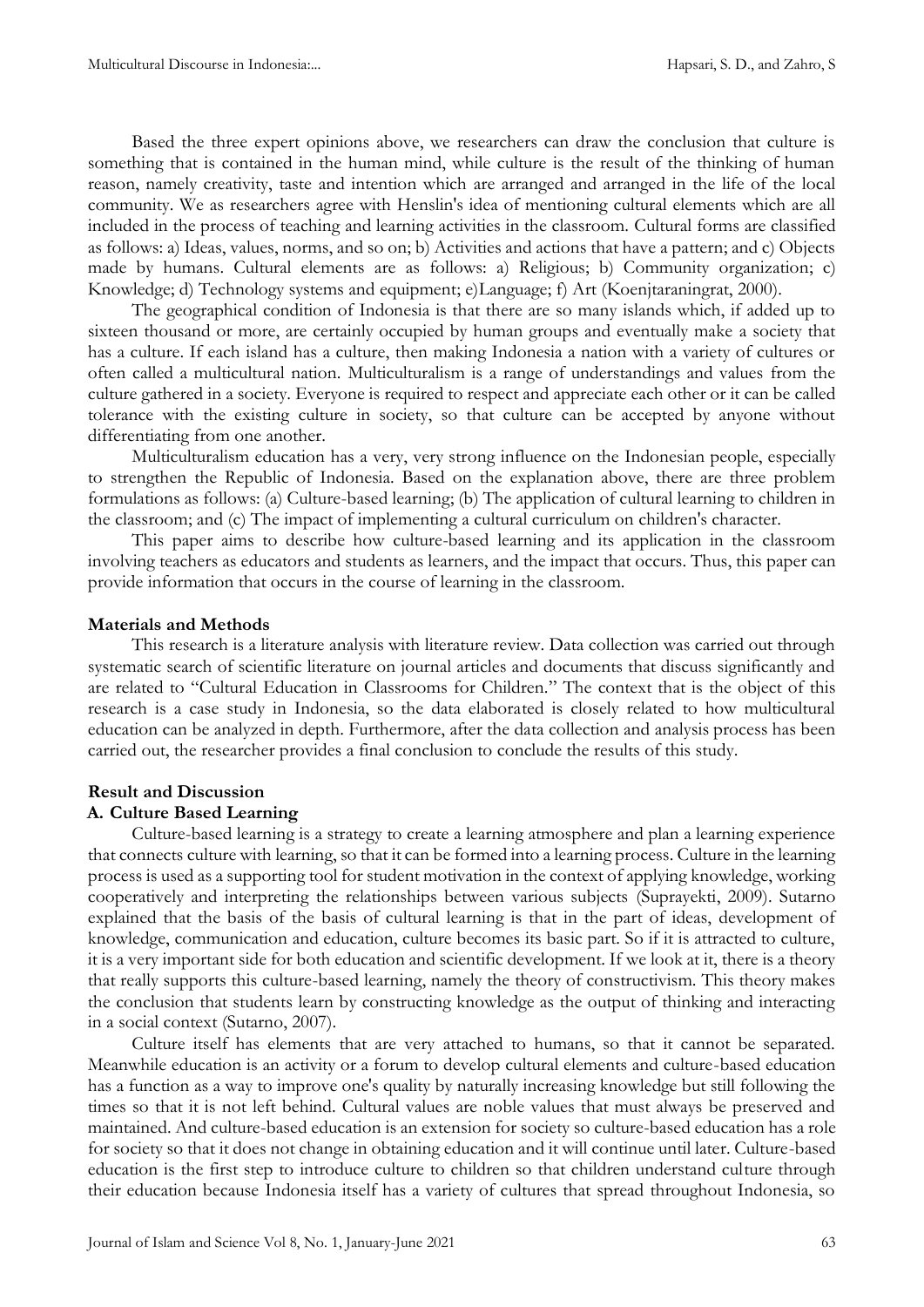each region has its own culture and ways to implement it into education. So that culture-based education is an influential thing in students, namely as a form of creating a generation with character and character values of the Indonesian nation.

Implementation of Yogyakarta culture-based education. Yogyakarta is a place that is very thick with cultural and noble values and in the city of Yogyakarta also has a high concern for education so there is no need to doubt, and the specialty of education in the Yogyakarta area is the presence of local culture and noble values which are still preserved until now from various aspects such as, history, philosophy, and social order. And through education these values can be conveyed by building the character of the Yogyakarta character and education is only carried out for a short period of time (Rooijakkers, 1990). With this culture-based education, it can shape the behavior of students and find out about noble culture. And the implication is by instilling noble values in students by introducing them from the time of the student's orientation to graduation so that it will continue to run well. And there must also be a role for the family to help. Because good manners are not only in school but in the surrounding environment, outside of school and outside Yogyakarta so that people can know that the character of the people of Yogyakarta is very good. Because good character is seen from his daily life. One of the ways to develop cultural values is: 1) Include the mocal content in the subject so that students know their respective regions; 2) By teaching batik karean Yogyakarta is unique with its batik cloth; Implementing traditions in school as tradition has been done long ago; and 3) Introducing gamelan/karawitan because it is also a noble culture that must be learned.

Supported by the situation or atmosphere of school, it has unique characteristics that are directly related to culture. And teachers are required to understand and exemplify students so that students feel more comfortable, by giving a cultural effect such as writing Javanese letters on a slogan or poster. And students are also introduced to local customs. So that the cultural elements are getting attached. Because character building is very important for the future and after leaving the educational institution, you are ready to accept various kinds of characters (Subagya, 2015).

## **B. Application of Cultural Learning to Children in the Classroom**

1. Learn about Culture

Learning about culture means that this side of culture is studied specifically in one subject of culture, is not mixed with other subjects and is not connected at all with other subjects. So far, we have learned about the process of learning about culture, such as arts, crafts, and others. However, this happens if the school has sufficient facilities to conduct special subjects for culture and it seems that so far it is still difficult to fulfill all of them, because for Javanese culture, for example, gamelan art alone for tools is very expensive, if you do not use the tools you will not get value from the art.

- a. Theme: Javanese Gamelan
- b. Learning objectives: With the practice of gamelan music, students can find out the types of music from Java and the musical instruments that are played
- c. Main subject: Gamelan music
- d. Learning Activities:

Introduction: The teacher gives an apperception about regional arts that are often performed, especially gamelan

Core: Students look at the musical instruments in the practice room and find out the names and functions of these instruments. After that try to play it.

Closing: The teacher and students conclude the activities that have taken place earlier.

- e. Sources, tools and media: Art books, gamelan instruments, laptops and LCDs.
- f. Assessment: Performed by the teacher by appreciating the mini gamelan music performances performed by students.

### 2. Learning with Culture

Learning with culture means that this culture is included in the learning process side to complement the learning of a particular subject. Learning with culture includes the use of various forms of cultural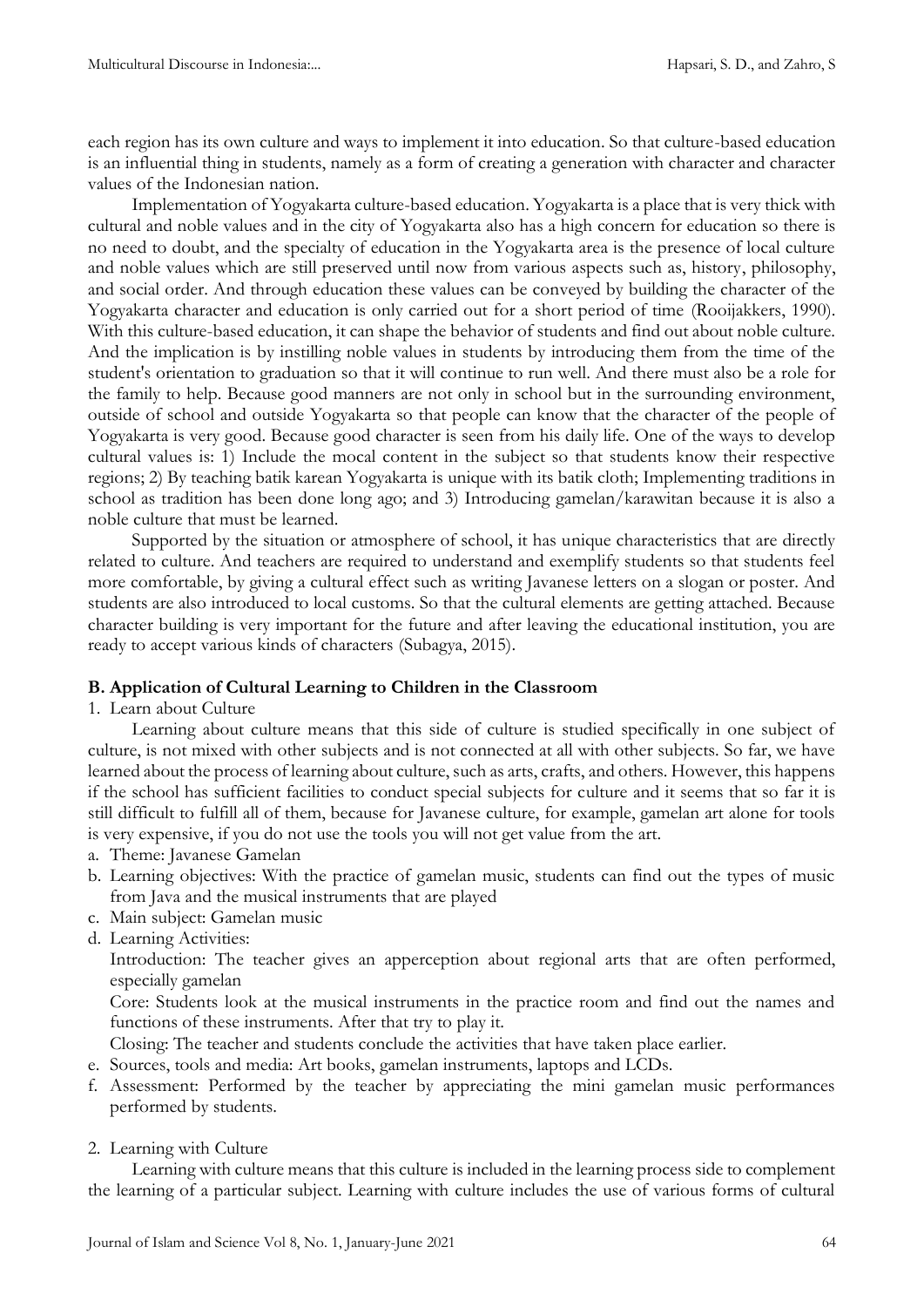manifestations. For example, when studying the law of buying and selling in Islam, teachers can use the mini drama learning method by inserting local cultural values related to buying and selling.

- a. Theme: Buying and selling in Islam
- b. Learning objectives: By performing, students can take lessons from the storyline conveyed and make buying and selling that is allowed by Islam.
- c. Main material: Buying and selling
- d. Learning Activities:

Introduction: The teacher gives an apperception about buying and selling in Islam

Core: Students are divided into 6 groups. Each group will demonstrate one type of buying and selling that is allowed and what is not allowed.

Closing: The teacher and students summarize, conclude, and make reflections based on material about buying and selling in Islam

- e. Sources, tools and media: fiqh books, laptops and LCDs
- f. Assessment: Performed by the teacher in accordance with the indicators set
- 3. Learning through Culture

Learning through culture is a method for giving students the opportunity to explore the abilities they have acquired and learned. This strategy is a form of multiple representation of learning assessment or a form of assessment of understanding in various forms. For example, students are assigned to make a work. Furthermore, the teacher analyzes students' cultural products to assess understanding of the topics that have been previously discussed. This form of learning allows students to show the depth of their thinking and their inspiration about the concepts they have learned through their creative imagination.

- a. Theme: Batik Crafts
- b. Learning objectives: By making batik, students know all kinds of batik motifs and can find out the philosophy of these motifs which have historic meanings
- c. Main material: Batik activity
- d. Learning Activities:

Introduction: The teacher gives an apperception about batik

Core: Students are given the task to draw batik in certain areas. Behind the drawing, students can find out what are the components of batik.

- Closing: The teacher together with the students makes conclusions based on batik activities
- e. Sources, tools and media: Batik books, batik tools, etc.
- f. Assessment: Performed by the teacher in accordance with the indicators set

## **C. Impact of Cultural Curriculum Application on Children's Character**

In the life of society, nation and state, the view of moral values and character must occur, so legally it is formulated as the function and purpose of national education. This is because it is for facing challenges both at present and in the future. That way the inclusion of a cultural curriculum is to encourage students with superior character in all fields and of course can achieve the goals of national education (Ministry of Education and Culture, 2017).

So far, the government has included five character values that must be achieved by students, namely:

1. Religious Values

This value describes the faith in God Almighty which is manifested by obeying all commands and knowing all prohibitions, by respecting religious differences which automatically must be upheld by tolerance among religious communities. From religious values which describe how the goals of multiculturalism, namely love of peace, tolerance, respect for religious differences. Indonesia, which has a lot of diversity, from ethnicity, race, food, animals, etc. So that it can further strengthen the foundation of religious values if it is accompanied by an explanation of cultural examples that exist and occur in Indonesia.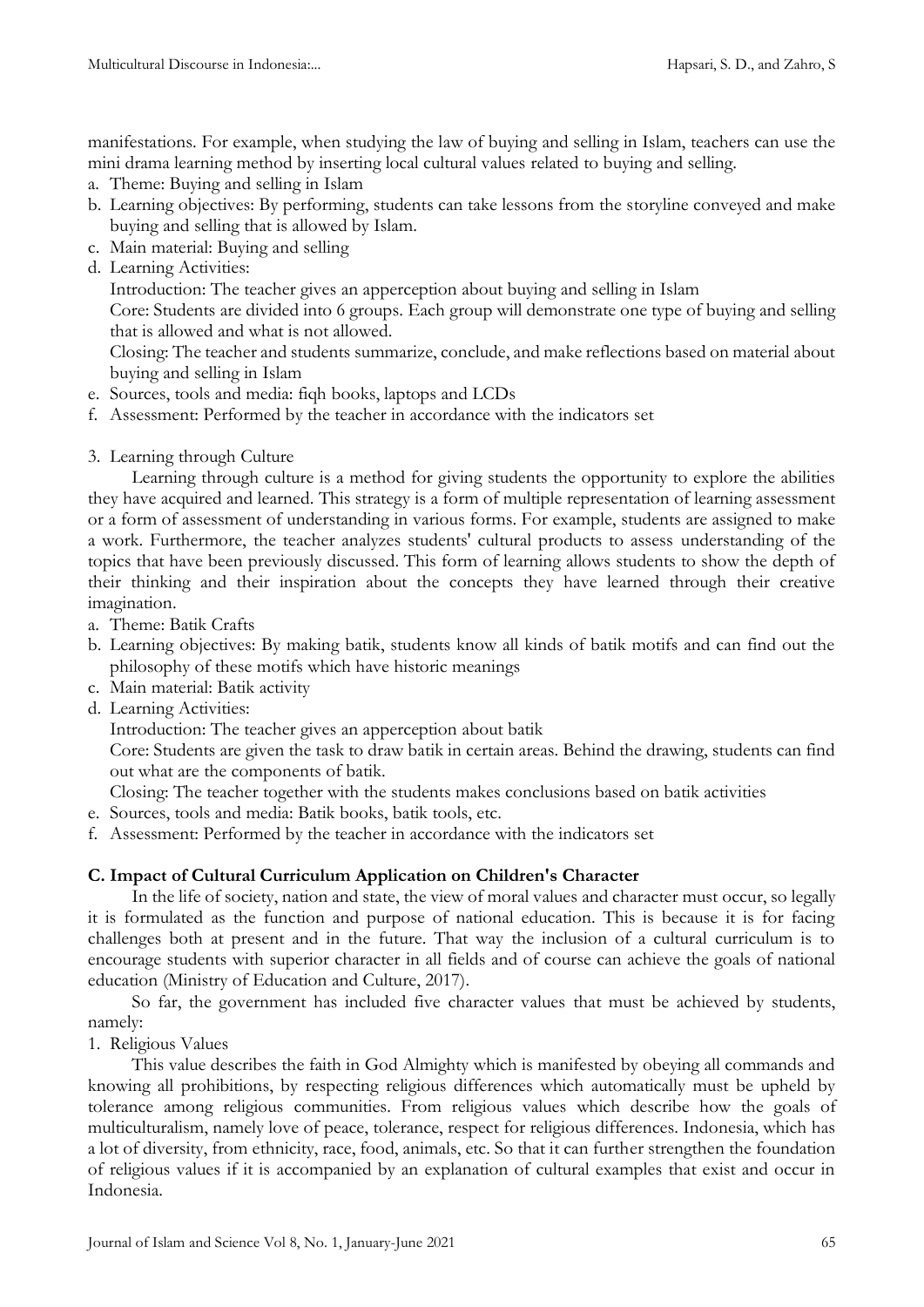#### 2. Nationalist Values

At the time of the ceremony and at the beginning of class learning, namely the implementation of a culture to sing the national song and regional songs that are done reading a prayer. From this example, it can create a sense of loyalty, care, self-sacrifice and love for the country (Mustari, 2014).

### 3. Independent Value

With learning that is cultivated to always be creative, active and not dependent on others, this causes students to have a warrior spirit, creative thinking and acting, having courage, etc.

# 4. The Value of Gotong Royong

During learning, if other students or even the teacher looks troubled, what needs to be done is to provide help, for example when the teacher enters the class with a lot of textbooks, then spontaneously as students help to carry the book to reduce the burden. This is what is called the value of mutual cooperation, which includes cooperation, help, solidarity, anti-discrimination, etc.

### 5. Value of Integrity

Students are cultivated to speak honestly when they do not understand the material and make friends freely regardless of caste, students are cultured to come on time to carry out pickets, and students are cultured to read books for 5 minutes before learning to do literacy activities. This is called integrity, namely honesty, fairness, responsibility, exemplary, etc.

### **Conclusion**

Education is a conscious and systematic effort in developing the potential of students, both at school and outside of school. With the existence of education can help parents in providing teaching related to positive things to children. According to Ki Hajar Dewantara, education praxis must be rooted in identity and noble treasures of culture and nation. Many people in this world are still confused with the word "Culture" and the word "Culture" whether it has the same meaning or not. From the many definitions of culture that have circulated so far, as Djoko Widagdho's opinion explains, culture is part of the compound word cultivation which means the power of mind, so this makes culture different from culture. Culture refers more to the power of the mind which is creation, taste, and intention.

Culture itself has elements that are very attached to humans, so that it cannot be separated. Meanwhile education is an activity or a forum for developing cultural elements and culture-based education has a function as a way to improve one's quality by naturally increasing knowledge but still following the times so that it is not left behind. Cultural values are noble values that must always be preserved and maintained.

The application of local culture in every learning in the classroom can be done in various ways, such as learning about culture that includes cultural subjects without any mixture of other subjects, learning with culture, namely the use of various forms of cultural manifestations, and learning through culture, namely as a method to provide students imagine the abilities they have.

The rapid changes in society as a result of advances in science and technology require educational institutions to be able to compensate for these changes. Indonesia as a country that has enough potential in the development of education, of course, must be able to adapt to the current situation, this is what triggers educational institutions to be sustainable with the surrounding community. Educational institutions cannot be separated from society, this is because the community has an important role in the activities organized by the school.

#### **References**

Rahman, A., D. Mintasih., Sarwadi., Suharto., K.S. Mujahada., Z. Nuryana., S. Purwanto., M. Primaningtyas., C.E. Setyawan., S. Anam., Mukhtarom., Jumadi., D. Husna., R.Z.R.S. Wiranata., R.F. Musyrifah., H. Mudaris, A.M. Usman., D.D. Prasetyo., Sutarman., A. Ghofar., U.H. Salsabila., & Y. Masduki. *Pendidikan Islam di Era Revolusi Industri 4.0*. Yogyakarta: Komojoyo Press.

Djohar. 2006. *National Education Development Towards the Future*. Yogyakarta: CV. Beautiful Graphics.

Ministry of Education and Culture. 2017. *Training Module Strengthening Character Education for Teachers*. Jakarta.

Rahman, A. Paradigma Kritis Pancasila dalam Dimensi Pendidikan Islam. *Edukasia*, 10(5), 125-143.

Henslin, J.M. 2006. *Sociology with a Grounded Approach*. Jakarta: Erlangga.

Idris, Z. 1987. *Education Basics*. Padang: Angkasa Raya.